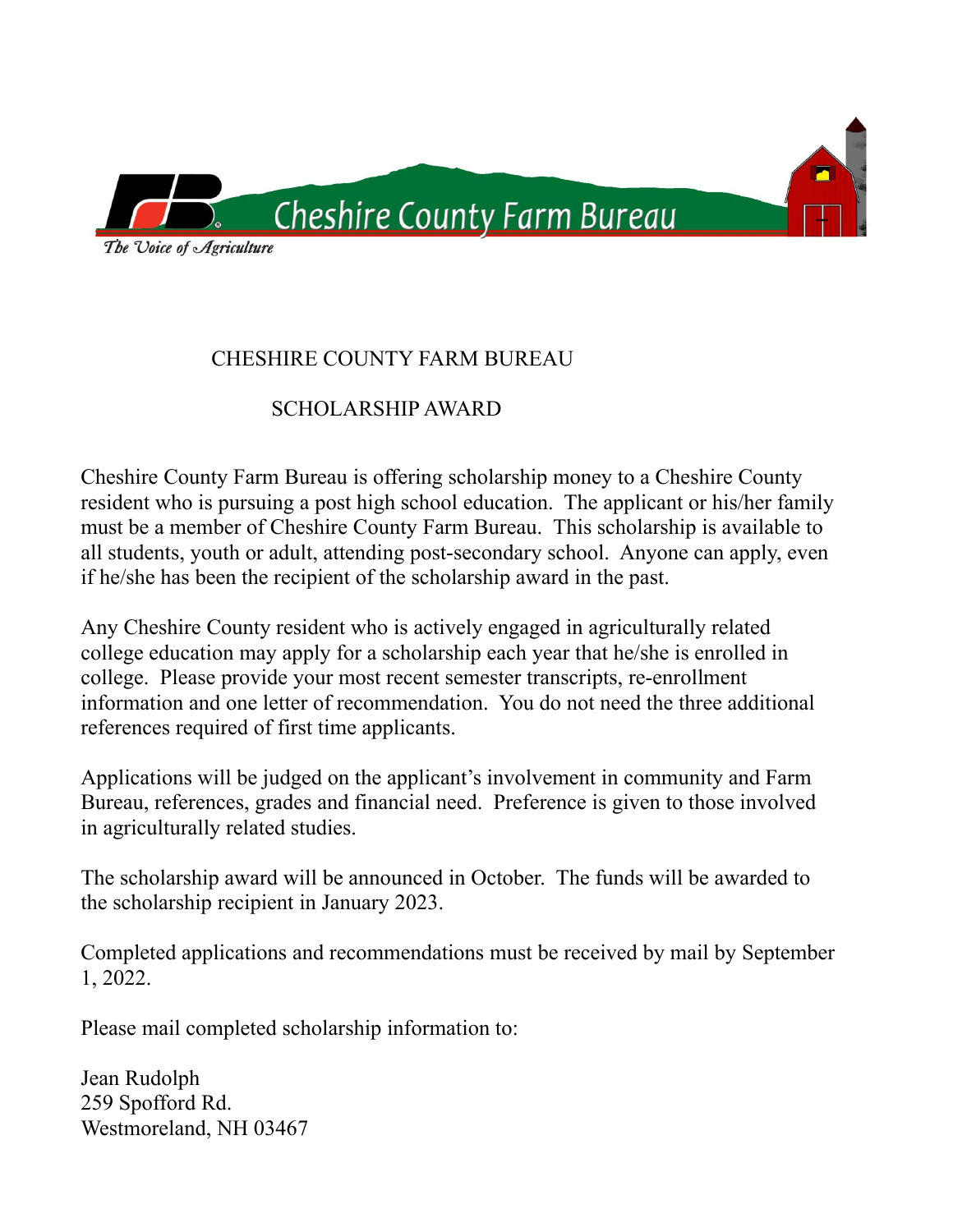### APPLICATION FOR THE CHESHIRE COUNTY FARM BUREAU SCHOLARSHIP

Please return completed application to:

 Jean Rudolph 259 Spofford Rd. Westmoreland, NH 03467

**The deadline for returning the completed application is September 1, 2020.**  The applicant must be:

A. A Cheshire County resident.

B. A member of Cheshire County Farm Bureau (applicant or his/her family).

 C. A graduate of an approved public/private high school or home school with average or better grades.

I hereby apply for a student scholarship grant to assist in the payment of my educational expenditures while in attendance during the academic year 20 to 20 at: (name up to 3 institutions if decision has not been made. List name and address in order of preference for attendance.)

| -<br><u>.</u> |  |
|---------------|--|
| ∽<br>ັ        |  |

Personal information

| Name          |           |
|---------------|-----------|
| Home Address  |           |
| Date of birth | Phone no. |

Please give the names and addresses of three individuals from your community (no immediate family) as character references. Please specify the occupation of each person listed. **Please attach an original signed letter of reference from each person with your application.**

Proposed occupation or profession

Give any other information you may have about your future education plans.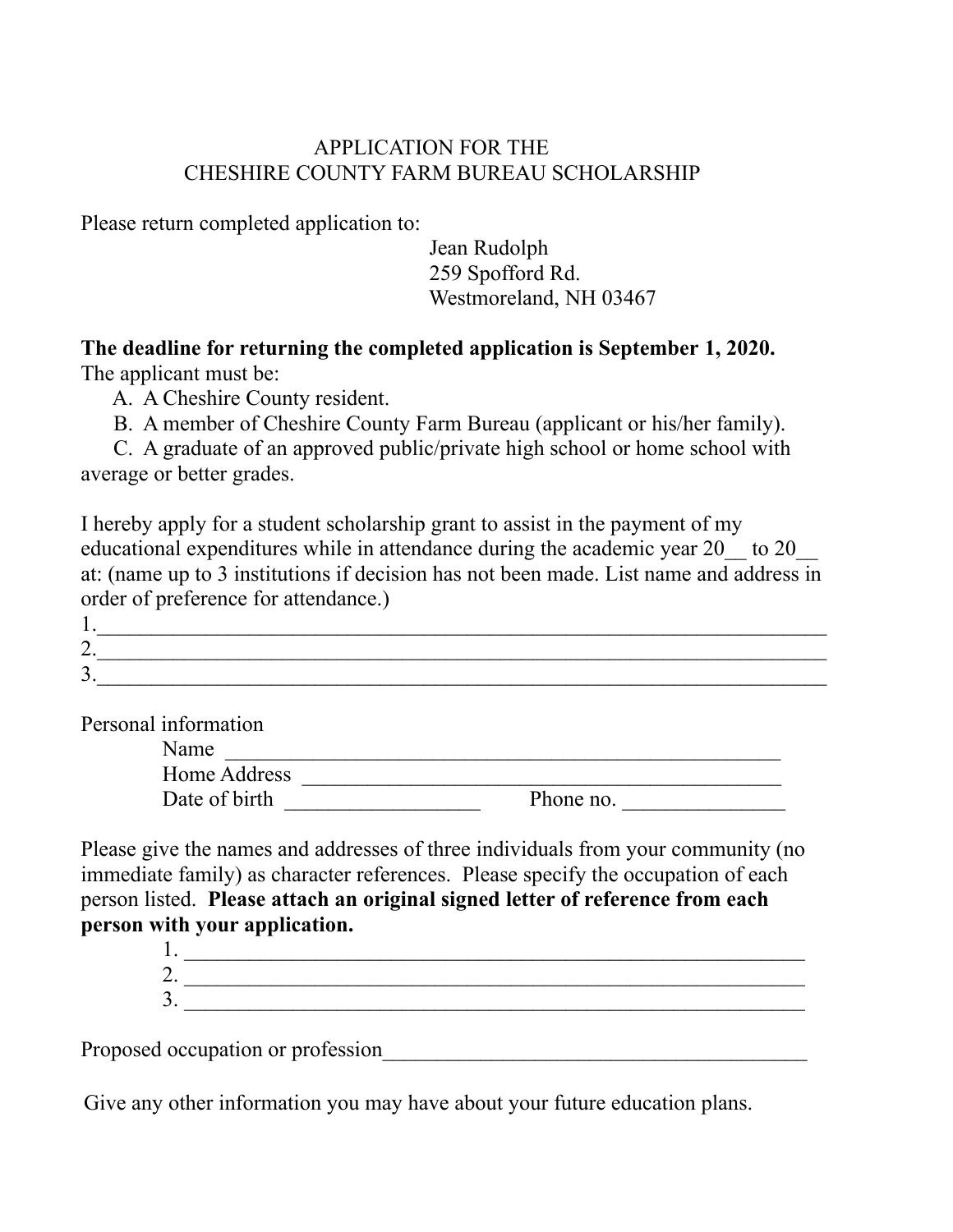| Schools attended | Years completed |
|------------------|-----------------|
| High School      |                 |
| College          |                 |

Please include a copy of your up-to-date transcript and your grade point average.

List agricultural activities and projects you are currently involved in or have been involved in the past (4-H, FFA, breed organization, etc., including any leadership position or awards won).

|                 | Organization | Leadership position/Award | Year(s) |
|-----------------|--------------|---------------------------|---------|
| $\mathbf{1}$    |              |                           |         |
| ႒               |              |                           |         |
| 3               |              |                           |         |
| 4               |              |                           |         |
| $\mathfrak{H}.$ |              |                           |         |
| 6.              |              |                           |         |
| 7               |              |                           |         |
| 8               |              |                           |         |
|                 |              |                           |         |

List all other organizations or activities you are currently involved in or have been involved in the past (school, church, volunteer, etc., including any leadership position or awards won).

|    | Organization | Leadership position/Award | Year(s) |
|----|--------------|---------------------------|---------|
|    |              |                           |         |
| റ  |              |                           |         |
|    |              |                           |         |
|    |              |                           |         |
|    |              |                           |         |
| 6. |              |                           |         |
|    |              |                           |         |
|    |              |                           |         |
|    |              |                           |         |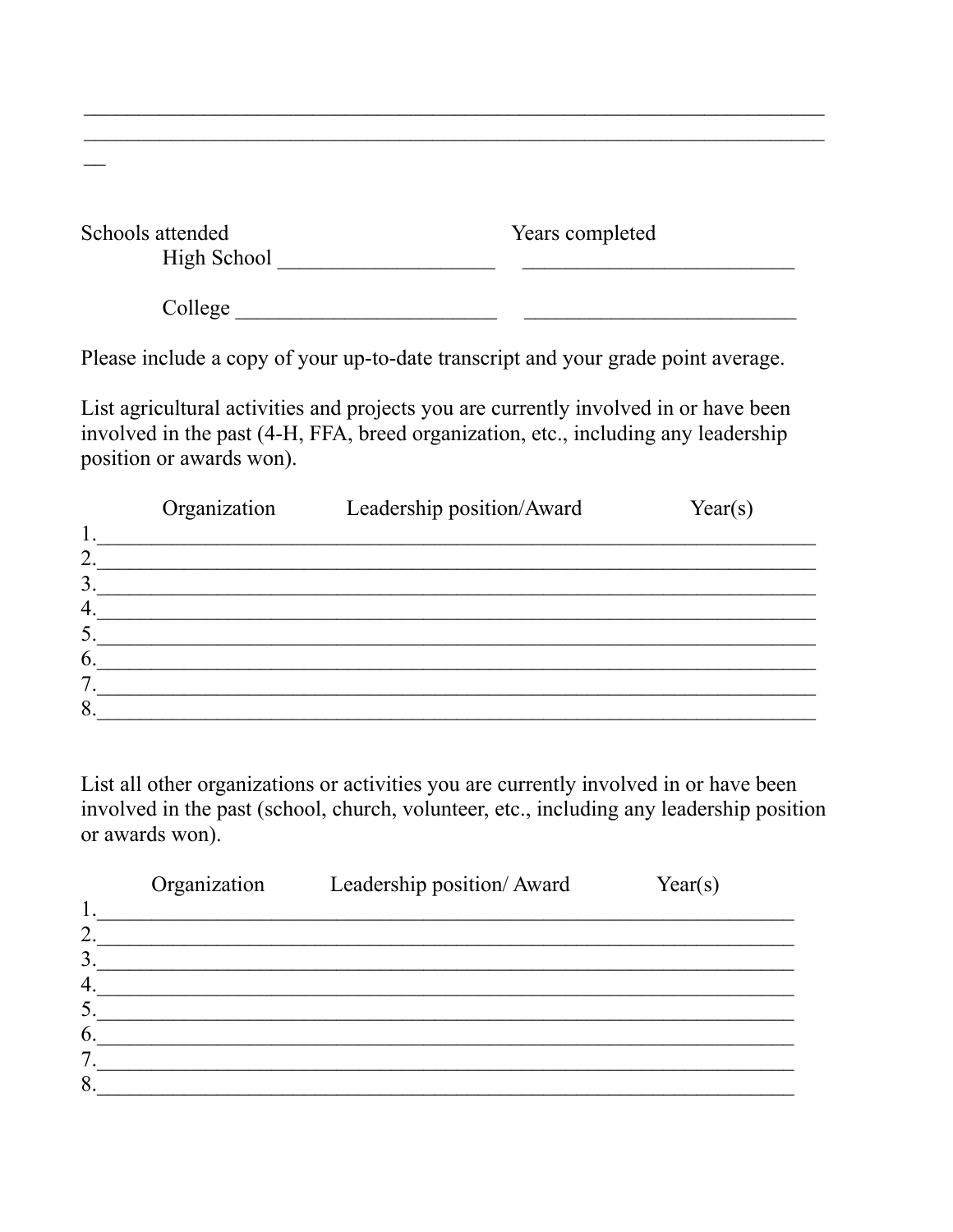What do you hope to achieve by furthering your education?

 $\mathcal{L}_\text{max}$  , and the contribution of the contribution of the contribution of the contribution of the contribution of the contribution of the contribution of the contribution of the contribution of the contribution of t  $\mathcal{L}_\text{max}$  , and the contribution of the contribution of the contribution of the contribution of the contribution of the contribution of the contribution of the contribution of the contribution of the contribution of t  $\mathcal{L}_\text{max}$  , and the contribution of the contribution of the contribution of the contribution of the contribution of the contribution of the contribution of the contribution of the contribution of the contribution of t

Where were you employed during school and during the summer months?  $\mathcal{L}_\text{max} = \frac{1}{2} \sum_{i=1}^n \mathcal{L}_\text{max}(\mathbf{x}_i - \mathbf{y}_i)$ 

On a separate sheet of paper, discuss ONE of the following three questions:

 $\mathcal{L}_\text{max}$  and  $\mathcal{L}_\text{max}$  and  $\mathcal{L}_\text{max}$  and  $\mathcal{L}_\text{max}$  and  $\mathcal{L}_\text{max}$  and  $\mathcal{L}_\text{max}$ 

A. Which qualities of a career in agriculture most appeal to you? Why do you find those qualities appealing?

B. What are your future career plans, and how do they involve agriculture? Describe the most important personal or educational experience that inspired those plans.

C. Today's consumer has a strong desire to know where their food comes from. In your opinion, what steps can be taken to create a more trusting relationship between food producers and the consumer?

#### BUDGET:

Proposed budget, estimated costs, and resources for the period covered by your request. Make a separate list for each school if decision has not been made. EXPENSES INCOME Tuition and fees Tuition and fees

| Books and supplies | Anticipated earnings         |  |
|--------------------|------------------------------|--|
| Room               | Aid from parents or guardian |  |
| Meals              | Scholarships: please list    |  |
| Travel expenses    | Other                        |  |
| Other              |                              |  |
| <b>TOTAL</b>       | <b>TOTAL</b>                 |  |
|                    |                              |  |

Please provide any other pertinent information concerning your own earnings or other financial assets or obligations that would be helpful in assessing your financial need.